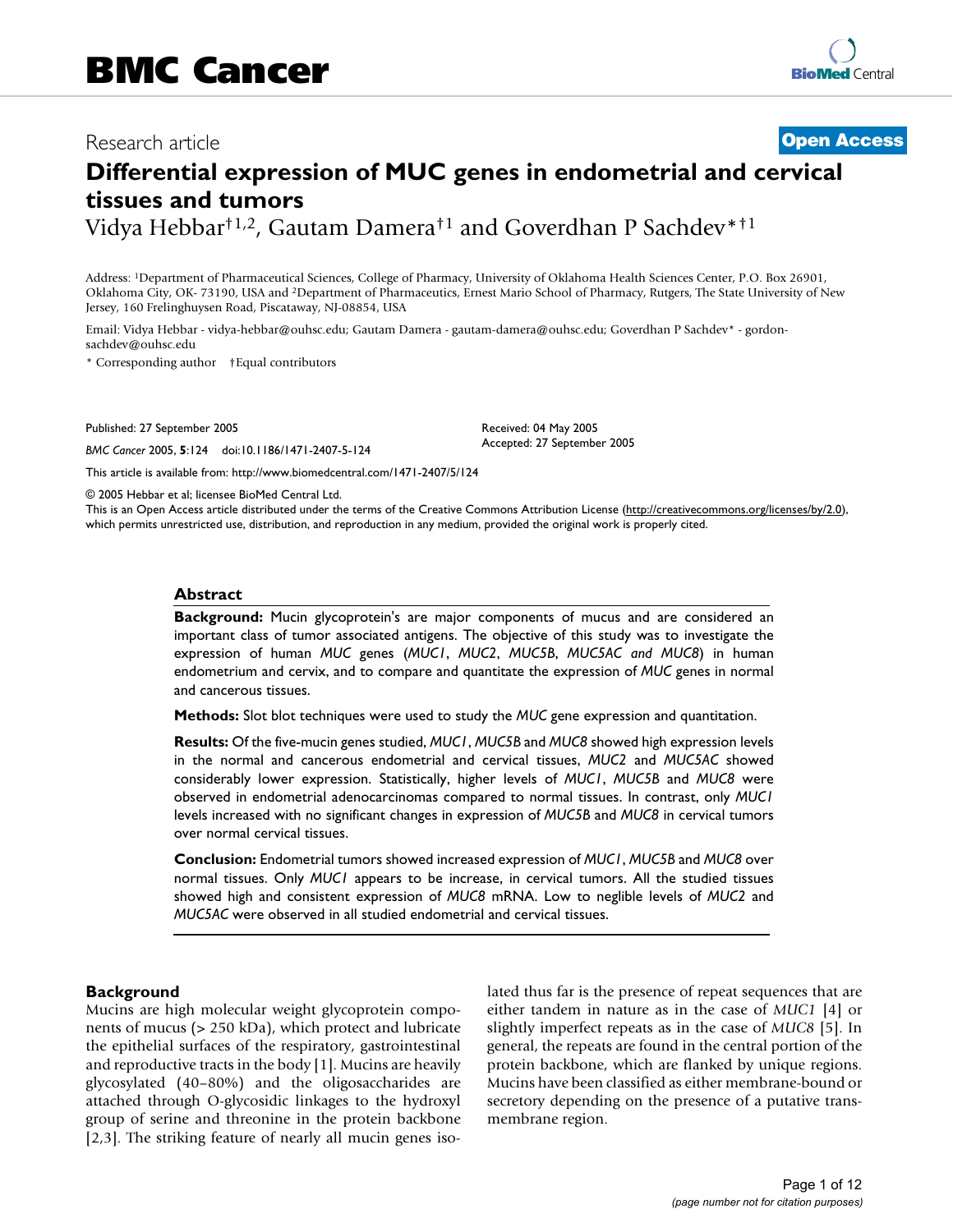| Gene   | Acc. $#$ | Primers                     | A.temp          |
|--------|----------|-----------------------------|-----------------|
| MUC5AC | AF015521 | S-GTGGAACCACGATGACAGC       | $60^{\circ}$ C  |
|        |          | AS-TCAGCACATAGCTGCAGTCG     |                 |
| MUC5B  | Y09788   | S-TGCAATCAGCACTGTGACATTGAC  | $60^{\circ}$ C  |
|        |          | AS-TTCTCCAGGGTCCAGGTCTCATTC |                 |
| MUC8   | U14383   | S-GTTCAGGTCTCCTGCCGG        | $57^{\circ}$ C. |
|        |          | AS-CGAGGCGCCATCATGGAC       |                 |
|        |          |                             |                 |

| Table 1: Primers, annealing temperatures and accession numbers for MUC genes |  |  |
|------------------------------------------------------------------------------|--|--|
|------------------------------------------------------------------------------|--|--|

Acc. # are obtained from GenBank provided by National Center for Biotechnology Information, Bethesda, MD.

Altered mucin secretions and/or *MUC* gene expression patterns have been implicated in several cancerous conditions, such as gastric carcinomas [6-10], colorectal carcinomas [11-13], breast cancers [14-16] esophageal carcinomas [17], pancreatic tumors [18-20] and lung adenocarcinomas [21-23]. Accordingly, studies have also been conducted to determine the expression of *MUC* genes in human reproductive tissues and to investigate their possible altered quantitative and/or qualitative expression in cancerous conditions. Serial analysis of gene expression of ovarian cell lines and tissues indicated that among other genes, *MUC1* is up-regulated in cancerous conditions [24]. Another study also showed that the expression of *MUC1* correlated with poor prognosis in ovarian carcinoma [25]. Normal endocervical epithelium was found to express *MUC* genes *1*, *4*, *5AC*, *5B*, and *6*, with relatively weak expression of *MUC2*. Normal endocervical and vaginal epithelium expresses *MUC* genes *1* and *4* and endometrial epithelium expresses *MUC1* and *MUC6* [26,27]. In an earlier report, we demonstrated the antigenic similarities between respiratory and reproductive tract mucins using a variety of mucin antibodies [28]. In another study, we reported the antigenic cross reactivity of human tracheal mucin with male and female reproductive tissues expressing *MUC8* mRNA[29]. While these reports, in general, indicate the manifestation of a variety of *MUC* genes in reproductive tissues, information regarding mucin gene expression in corresponding tumor tissues is still lacking.

According to The American Cancer Society's Cancer Facts and Figures, it is estimated that there will be 12,200 new cases of invasive cervical cancer (uterine cervix) and 40,100 new cases of endometrial cancer (uterine corpus) that will be diagnosed this year. Hence, a better understanding of *MUC* gene expression patterns in female reproductive malignancies would help enhance prognosis and therapy. To contribute towards this purpose, we investigated the expression of five mucin genes (*MUC1*, *MUC2*, *MUC5AC*, *MUC5B* and *MUC8*) in normal reproductive and cancerous tissues.

|                  | Table 2: Tissue classification of endometrial (EA) and cervical |
|------------------|-----------------------------------------------------------------|
| (CA) carcinomas. |                                                                 |

| <b>Tissue</b>    | Age | Grade        | Differentiation |
|------------------|-----|--------------|-----------------|
| EAI              | 44  | $\mathbf{I}$ | wd              |
| EA <sub>2</sub>  | 47  | $\mathbf{I}$ | md              |
| EA3              | 50  | I            | wd              |
| EA4              | 48  | Ш            | pd              |
| EA <sub>5</sub>  | 38  | Ш            | pd              |
| EA6              | 53  | $I-II$       | md              |
| EA7              | 45  | Ш            | wd              |
| EA8              | 54  | I            | md              |
| EA9              | 58  | $\mathbf{I}$ | md              |
| EA10             | 44  | Ш            | md              |
| <b>EAII</b>      | 36  | I            | wd              |
| EA <sub>12</sub> | 50  | $\mathbf{I}$ | md              |
| EA13             | 31  | I            | md              |
| CAI              | 30  | IB           | md              |
| CA <sub>2</sub>  | 35  | IB           | pd              |
| CA3              | 48  | IB           | pd              |
| CA4              | 39  | IB           | md              |
| CA <sub>5</sub>  | 63  | III          | pd              |
| CA6              | 46  | $\mathbf l$  | wd              |
| CA7              | 57  | Ш            | md              |
| CA8              | 40  | <b>IIB</b>   | pd              |
| CA <sub>9</sub>  | 33  | I            | md              |
| CA10             | 42  | ı            | pd              |
| <b>CAII</b>      | 52  | I-II         | wd              |
| CA <sub>12</sub> | 31  | $\mathbf{I}$ | pd              |
| CA13             | 47  | $\mathbf{I}$ | md              |
|                  |     |              |                 |

pd-poorly differentiated, md-moderately differentiated and wd-well differentiated

# **Methods**

# *Human tissues*

Normal and malignant endometrium and cervical tissues were obtained from Co-operative Human Tissue Network (CHTN, Birmingham, AL) and National Disease Research Interchange (NDRI, Philadelphia, PA). Malignant tissues with over 95 percent tumor content were selected for the study. The nomenclature adopted for the tissues was as follows: endometrial adenocarcinomas (EA), normal endometrium (EN), cervical carcinomas (CA), normal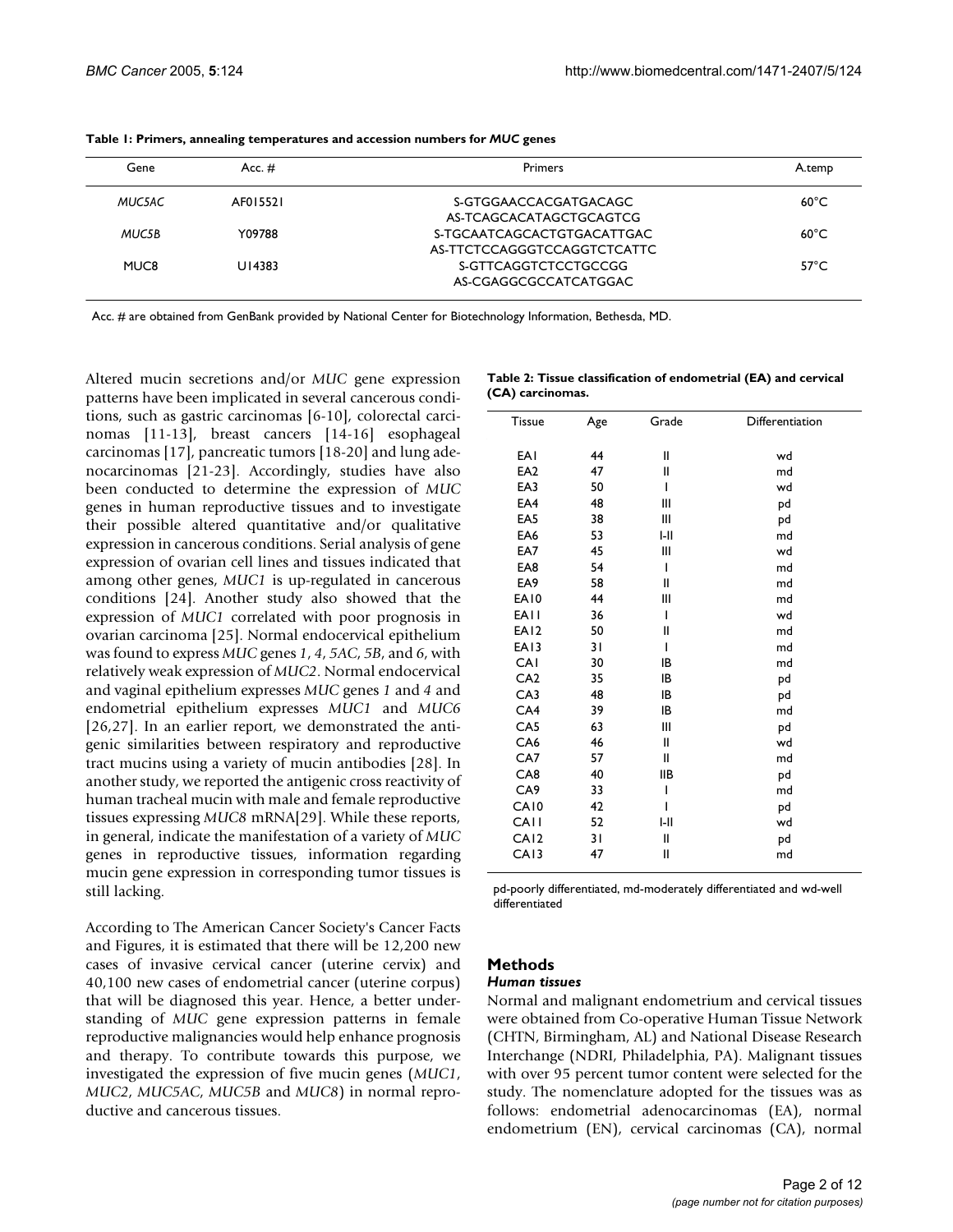

cervix (CX). These tissues were acquired on dry ice and kept frozen at -80°C until use. The classification of tumors was performed according to the International Federation of Gynecology and Obstetrics (FIGO) as indicated in Table 2.

The normal tissues EN (mean age: 41, median age: 43) and CX (mean age: 43, median age: 44) used in the study were obtained by hysterectomy for benign gynecological disorders. The menstrual cycle of all the patients with normal tissues were in early to late proliferative phases, except for EN3, EN4, EN10, CX3, CX4 and CX13 were in late secretory phase. The provided pathology reports of both normal and tumor tissues indicated no inflammation or infections.

### *Total RNA isolation*

Total RNA was extracted from frozen tissues using the TRIzol reagent (Life Technologies) according to manufacturer's protocol. Briefly, endometrial and cervical tissues were ground using a mortar and pestle under liquid nitrogen. The ground tissue was transferred to tubes containing appropriate amounts of TRIzol reagent and homogenized using a Brinkmann homogenizer. The mixture was allowed to set for 5–10 min followed by the addition of appropriate amount of chloroform. This mixture was shaken vigorously and centrifuged at 8,000 × *g* for 30 min.

Slot blot analyses of total RNA from endometrial normal (EN) and tumors (EA) tissues using mucin *MUC1* cDNA probe. Each graph is representative of three experimental replicates. Data normalized using β-*actin* as described in Methods.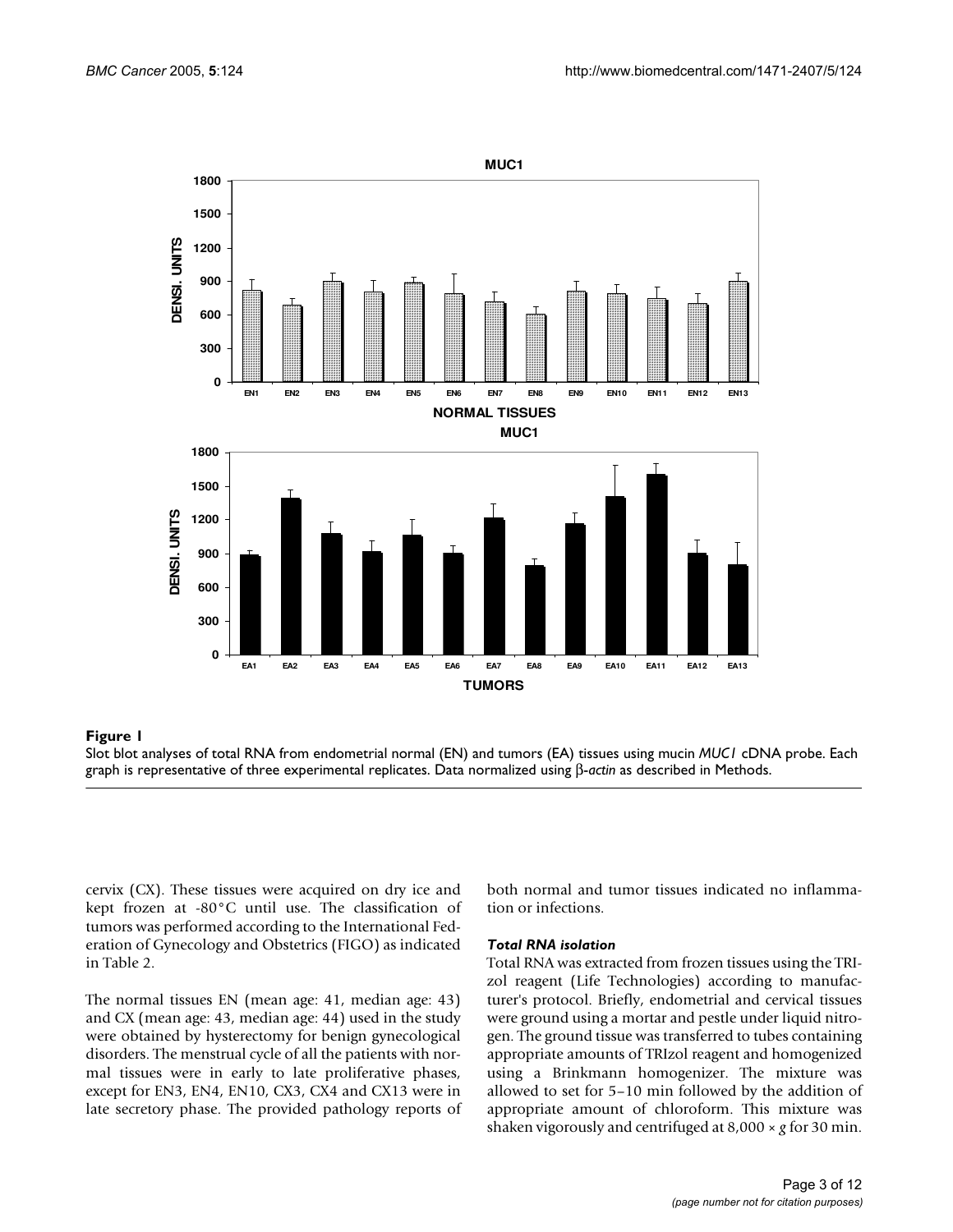

#### **Figure 2** Slot blot analyses of total RNA from endometrial normal (EN) and tumors (EA) tissues using mucin *MUC5B* cDNA probe

Slot blot analyses of total RNA from endometrial normal (EN) and tumors (EA) tissues using mucin *MUC5B* cDNA probe. The data was normalized using β-*actin* as described in Methods section.

The aqueous layer was collected and the RNA precipitated using isopropanol. The RNA pellet was washed using 70% alcohol and dissolved in RNase free water. To determine the quality of extracted RNA, the dissolved samples were elecrophoresed on 1% formaldehyde-agarose gels to check the integrity of 18s and 28s bands. Samples with OD 260/280 greater than 1.50 were used in the study.

#### *Slot blot analyses*

Total RNA (10 µg) extracted from tissues was blotted directly onto nylon membranes using a Hoefer PR 648 slot blot manifold (Amersham Biosciences, San Francisco, CA). The membranes were pre-hybridized in 5× SSPE, 5×

Denhardt's solution, 0.5% SDS, 50% formamide and 40 µg/ml salmon sperm DNA for 12 h at 42°C. The cDNA probes (*MUC1*, *MUC2*, *MUC5B*, *MUC5AC*, *MUC8* and β*actin*) were labeled by the random priming technique using DECAprime II kit (Ambion, Austin, TX). Hybridization of 32P-labeled cDNA probes was carried out at 42°C for 14–16 h. After hybridization, membranes were washed twice in 2× SSC and 0.1% SDS for 10 min. at room temperature, followed by two additional washes for 20 min at 65°C in 1× SSC and 0.1% SDS solution. The membranes were subsequently exposed to Kodak X-Omat AR films at -70°C. The films were scanned using a Personal SI Densitometer (Molecular Dynamics, Sunnyvale,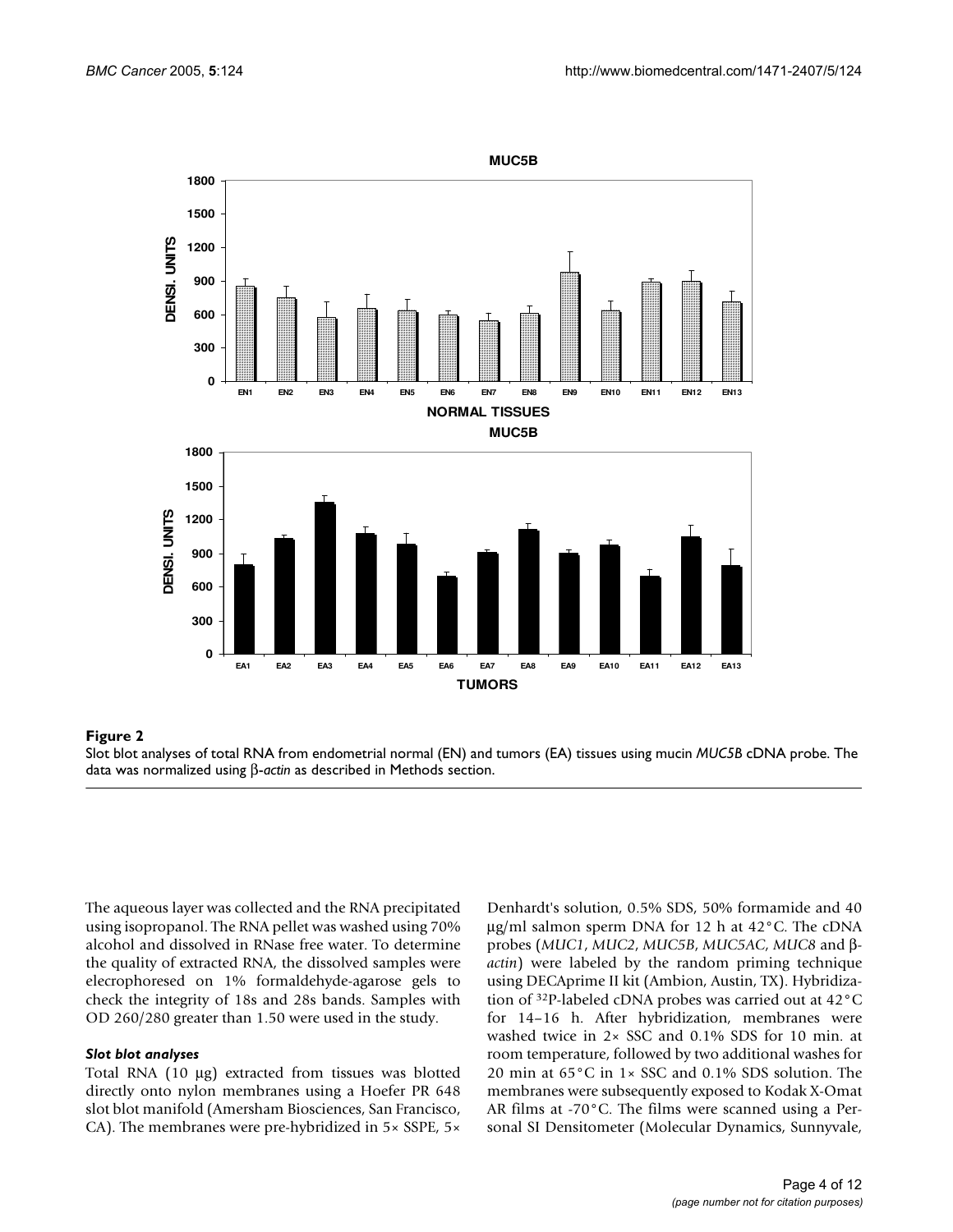

#### **Figure 3** Slot blot analyses of total RNA from endometrial normal (EN) and tumors (EA) tissues using mucin *MUC8* cDNA probe

Slot blot analyses of total RNA from endometrial normal (EN) and tumors (EA) tissues using mucin *MUC8* cDNA probe. The data was normalized using β-*actin*. Note: Larger scale used, indicative of higher expression of *MUC8*.

CA). Following exposure, the membranes were stripped with 0.5% SDS and re-probed with β-actin. Densitrometric units were calculated for each sample after normalization of the readings with corresponding densitrometric readings obtained using β-actin cDNA probe. The hybridization experiments on total RNA from the tissues was performed in triplicate for statistical analyses.

#### *Source of mucin cDNA probes*

The cDNA probes used in the study were designed to exclude the VNTR regions of the studied *MUC* genes. This step was deemed essential to avoid the differences in the numbers of tandem repeats commonly associated with

mucins among different individuals. The cDNA probes for *MUC1* (~500 bp) was kindly provided by Dr. Sandra Gendler [30], *MUC2* (~450 bp) was a kind gift from Dr. James Gum [31], *MUC5AC* (~800 bp) and *MUC5B* (~340 bp) were generated in the laboratory using specific primers to the published sequences. Earlier, *MUC8* cDNA probe (1.4 kb) sequence has been reported from our laboratory [5]. This sequence was used in this study to develop a nonrepeat 195 bp *MUC8* cDNA probe. A 1.1 kb cDNA probe specific for β-actin was used for the analyses of housekeeping gene.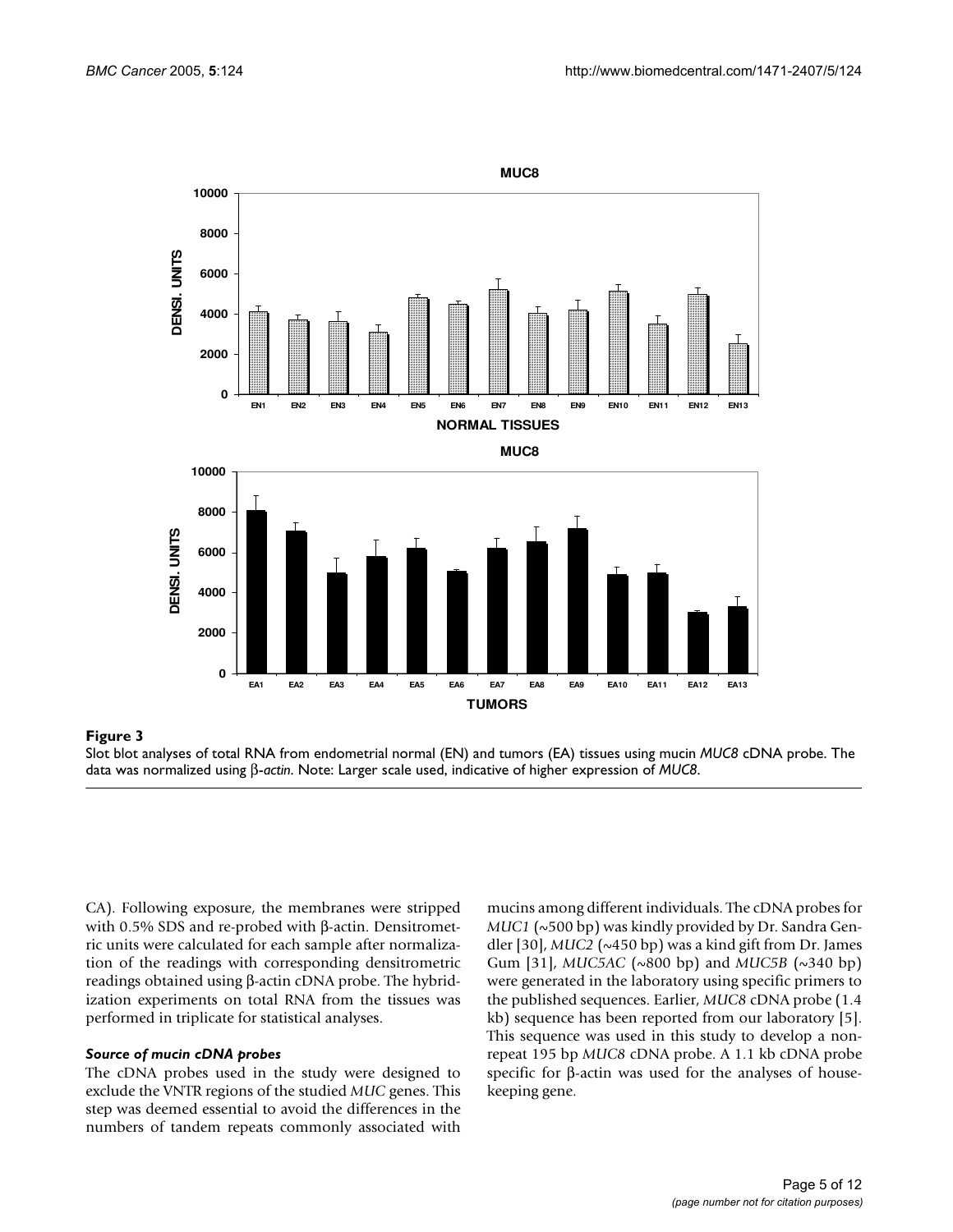

#### Analyses of total RNA from cervical norm **Figure 4** al (CN) and tumors (CA) tissues using *MUC1* cDNA probe

Analyses of total RNA from cervical normal (CN) and tumors (CA) tissues using *MUC1* cDNA probe. Data was normalized using β-*actin* cDNA probe.

# *Reverse Transcription and Polymerase Chain Reaction (RT-PCR)*

**0**

**500**

Five micrograms of total RNA was reverse transcribed to cDNA by 200 units Superscript II reverse transcriptase (Life Technologies). The reaction mixture was then treated with 2U RNaseH at 37°C for 20 min and stored at -20°C. Twenty percent of the first strand cDNA was used for the PCR amplification. Primers and annealing temperatures used for RT-PCR are summarized in Table 1.

#### *Statistical analyses*

The data obtained from slot blot analyses of *MUC* genes in both normal and tumor tissues were subjected to parametric statistical analysis using SAS software (SAS Institute, Cary, NC). Two tailed unequal variance student *t* test

was used to establish statistical significance. A p value of less than 0.05 was considered significant.

#### **Results**

**CA1 CA2 CA3 CA1 CA2 CA6 CA7 CA8 CA9 CA10 CA11 CA12 CA13 TUMORS**

#### *Quantitation of mucin gene expression in endometrial tissues*

As shown in Fig. 1*MUC1* expression was significantly lower in the normal endometrium as compared to the endometrial adenocarcinomas ( $p = 0.001$ ). Expression of *MUC5B* followed a similar pattern with higher expression observed in 8 out of 13 endometrial tumor tissues studied over normal tissues (Fig. 2). The differences in *MUC5B* levels between the cancerous and non-cancerous endometrial samples was significant ( $p = 0.006$ ). On the other hand, expression of *MUC8* was high in all endometrial tis-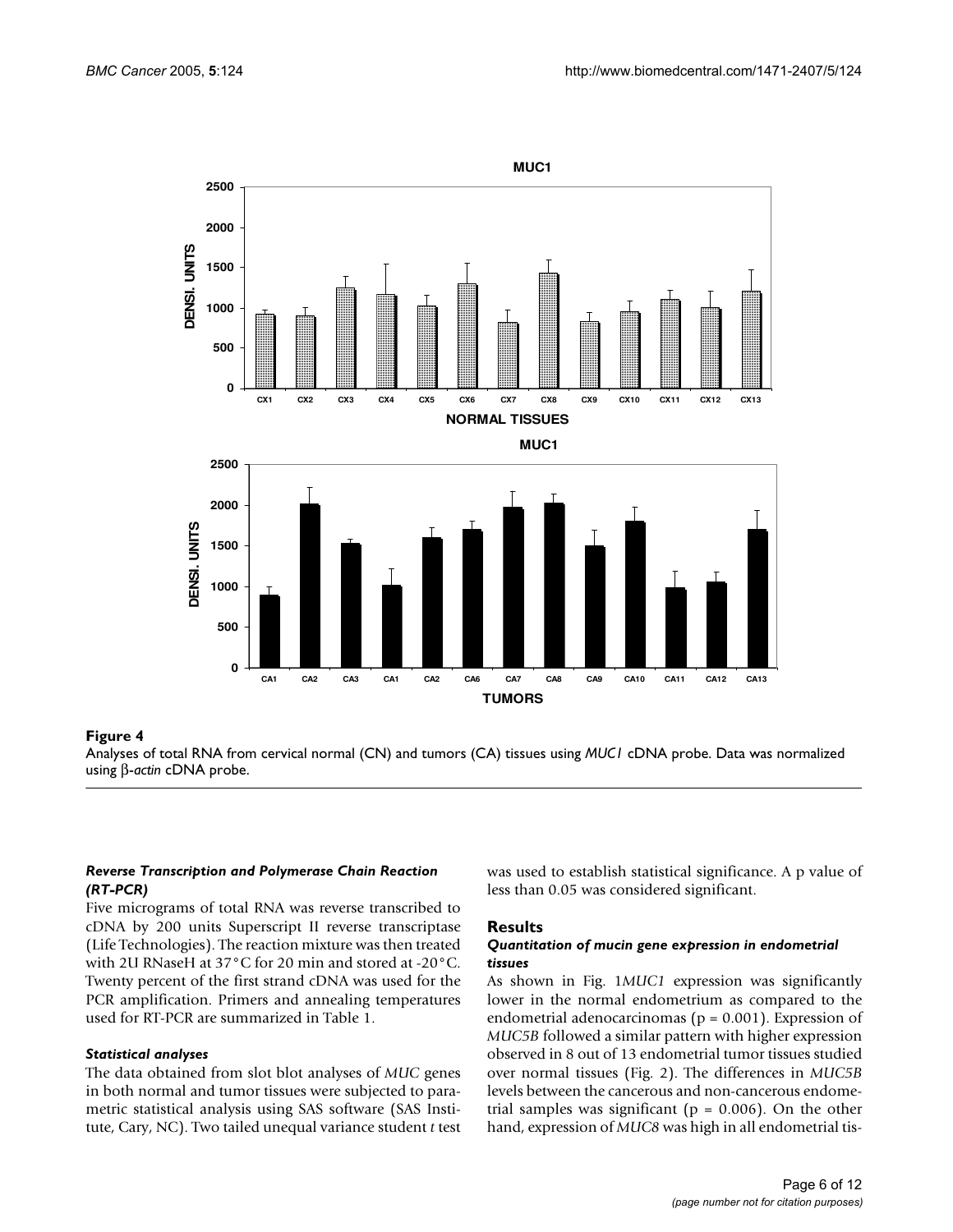

Analyses of total RNA from cervical normal (CN) and tumors (CA) tissues using *MUC5B* cDNA probe. Data was normalized using β-*actin* as described in Methods section.

sues, with the expression in endometrial adenocarcinomas being significantly higher than the normal endometrium ( $p = 0.003$ ) (Fig. 3). The box plot analyses showing the relationship between *MUC* gene expression in endometrial tumor and normal tissues are depicted in Fig. 7. No appreciable expression of *MUC2* and *MUC5AC* in normal and tumor tissues was detected by slot blot analyses.

# *Quantitation of mucin gene expression in cervical tissues*

Levels of expression of *MUC1* in cervical carcinomas were significantly different from normal cervical tissue. ( $p =$ 0.002) (Fig. 4). While the expression of *MUC5B*, was higher than *MUC1* in normal cervical tissues, no statistical significance was observed in *MUC5B* levels between normal and cancerous cervical tissues ( $p = 0.14$ ) (Fig. 5). The expression *MUC8* mRNA, were high in all cervical tissues with no statistical difference observed in expression between cancerous and non-cancerous tissues ( $p = 0.5$ ). Also, box plots depicting MUC gene expression in cervical tumor and normal tissues are illustrated in Fig. [8](#page-9-0).

#### **Discussion**

This study is primarily focused on the quantitating the expression of five mucin genes, namely, *MUC1*, *MUC2*, *MUC5AC*, *MUC5B* and *MUC8* in normal human endometrial and cervical tissues and respective tumors. Studies in tumors have suggested that mucins are aberrantly expressed in cancerous conditions. In the present investigation we observed that of the five *MUC* genes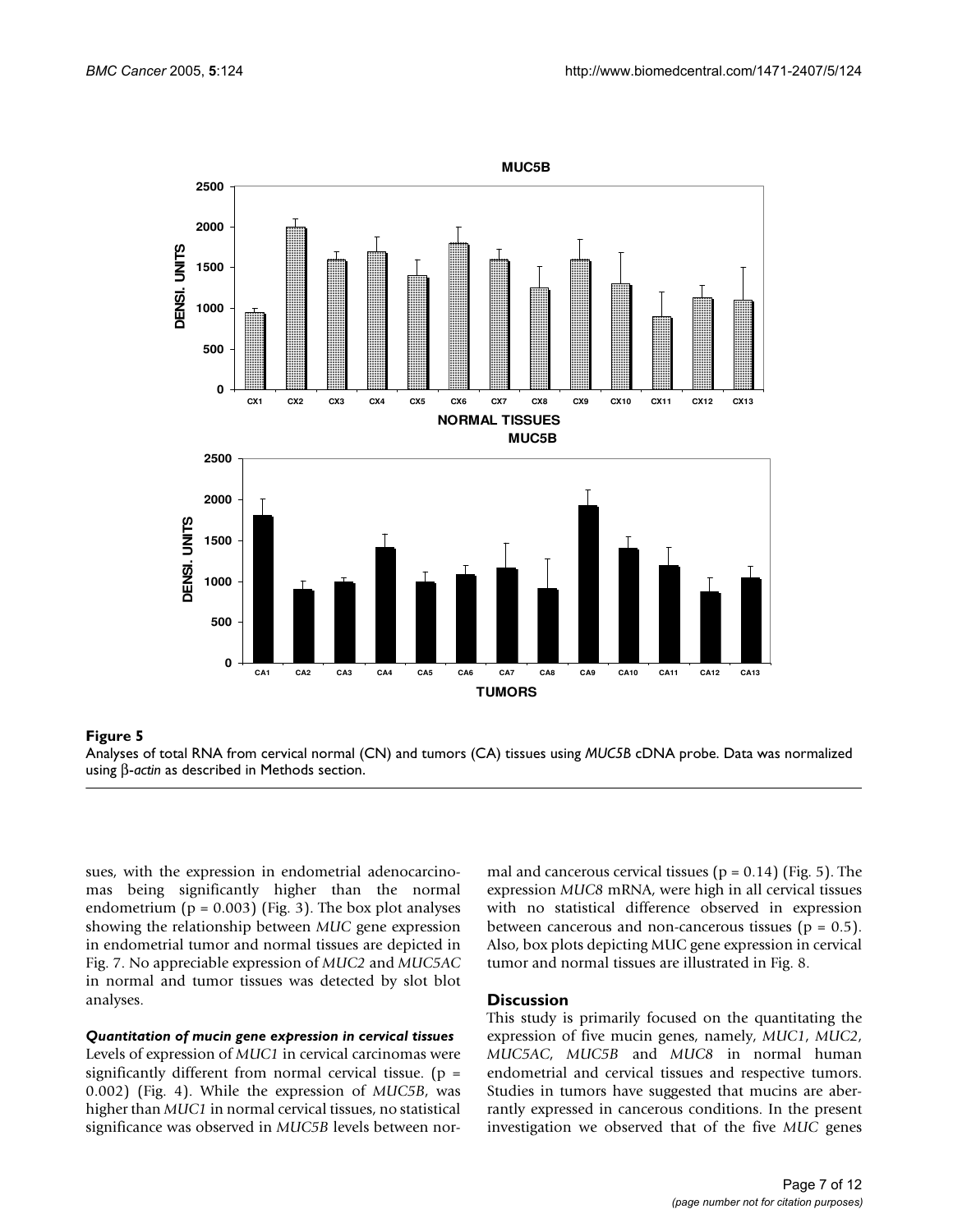

#### Analyses of total RNA from cervical **Figure 6** normal (CN) and tumors (CA) using *MUC8* cDNA probe

**0**

**2000**

**4000**

**6000**

Analyses of total RNA from cervical normal (CN) and tumors (CA) using *MUC8* cDNA probe. Data was normalized using β*actin* as described in Methods section. Note: Larger scale used, indicative of higher expression of *MUC8*.

**CA1 CA2 CA3 CA4 CA5 CA6 CA7 CA8 CA9 CA10 CA11 CA12 CA13 TUMORS**

studied, *MUC1*, *MUC5B* and *MUC8* were expressed at higher levels than *MUC2* and *MUC5AC* in endometrial and cervical tissues. Similar studies by other investigators on endocervical tissues have revealed *MUC*s *1*, *4*, *5AC*, *5B* and *6* were expressed at high levels with very low expression of *MUC*s *2*, *3* and *7* [26]. However, a follow-up study to this work quantifying the expression of these *MUC* genes in normal endocervical epithelium revealed that *MUC4* and *MUC5B* were predominantly expressed as compared to *MUC6* and *MUC5AC* [32]. While acknowledging the variations in the analyzed tissue types, it appears that expression patterns of *MUC2* and *MUC5AC* genes in this study are broadly confirmatory with earlier reports.

Human endometrial epithelium undergoes progesteronemodulated differentiation during menstrual cycle [33,34]. The qualitative and quantitative changes in the secretion of the endometrium are associated with the proliferation of glandular epithelium with increased golgi and secretory apparatus [35]. Accordingly, mucin secretions and *MUC* gene expression of the female reproductive tissues are dependant on the stage of the menstrual cycle[36]. Earlier studies have shown that *MUC1* expression in endometrial tissues is at the highest in early to mid secretory phases [37]. To minimize the ambiguity of elevated *MUC* gene expression due to menstrual cycle, the tissues studied in the present investigation are from patients in either proliferative or late secretory phases. Mucin gene regulation and expression has been associated with the effects of immune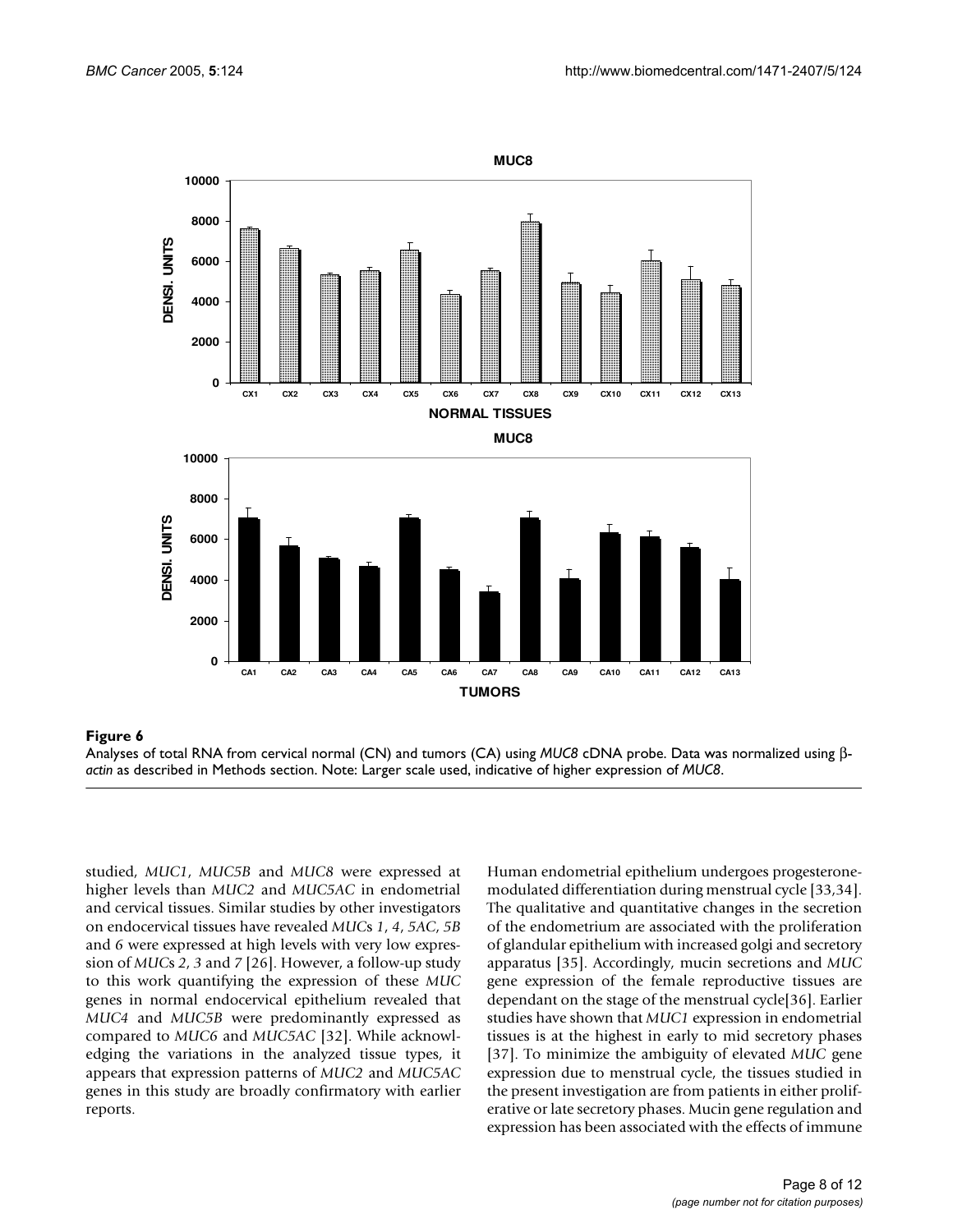

### Box plots showing the relationship between **Figure 7** *MUC* gene expression in endometrial tumors tissues (EA) and normal tissues (EN) Box plots showing the relationship between *MUC* gene expression in endometrial tumors tissues (EA) and normal tissues (EN). (a) *MUC1* (b) *MUC5B* (c) *MUC8*.

cell derived inflammatory mediators [38] and bacterial endotoxins [39] on the secretory epithelium in various chronic diseases states of human body. However, in this study the pathology reports of the obtained tissues indicate no inflammation or infection thus minimizing the effect of these mediators on overall results of this study.

MUC1, a trans-membrane mucin, has been studied extensively in the female reproductive tract and is expressed in the endometrium. It plays an important role during implantation and maintenance of the embryo [40,41]. Our studies revealed high *MUC1* levels in endometrial adenocarcinomas and cervical carcinomas when compared to the normal endometrial and cervical tissues. These results are in accord with studies where *MUC1* upregulation was reported in variety of carcinomas including pancreas[42], breast[43], stomach[44], colon rectum [45] and lung [46].

In addition, to altered gene regulation patterns in cancerous conditions, it is reported that alterations may exist in the carbohydrate structures attached to the protein backbone or in the protein backbone itself. In MUC1, alteration in glycosylation patterns leads to tumor-specific peptide epitopes that are exposed in cancerous cells [47]. In breast cancer tissue, an alternatively spliced form of *MUC1*, which is completely devoid of repeats was observed [14]. This variant of *MUC1* was not expressed in adjacent normal breast tissue. Such studies and others indicate the importance of mucins as tumor markers for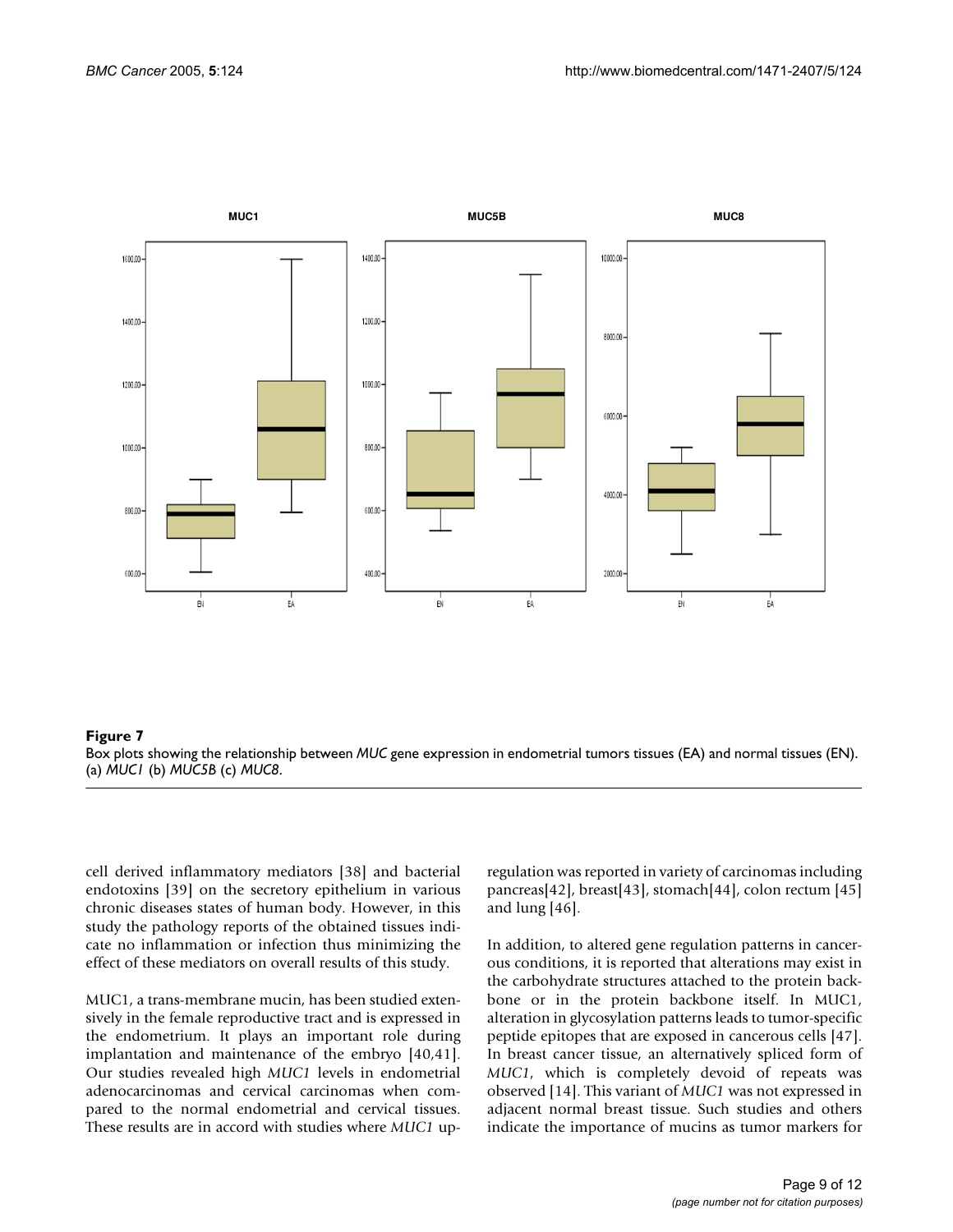<span id="page-9-0"></span>

#### **Figure 8** Box plots showing the relationship between *MUC* gene expression in cervical tumors tissues (CA) and normal tissues (CN)

Box plots showing the relationship between *MUC* gene expression in cervical tumors tissues (CA) and normal tissues (CN). (a) *MUC1* (b) *MUC5B* (c) *MUC8*.

diagnostic as well as for therapeutic purposes. For example, in ovarian cancers the CA125 antigen is routinely used to monitor the progress of patients. Recently, investigators found that the CA125 antigen does indeed belong to the mucin family of genes and its core was identified and designated as MUC16 [48].

Our laboratory has previously reported a novel mucin gene *MUC8* from human normal tracheal tissue [5] and here we have studied the expression of *MUC8* in human normal as well as cancerous endometrial and cervical tissues. Our earlier studies demonstrated that *MUC8* is expressed in the male and female reproductive tract [29]. The present work has led us to believe that *MUC8* is a major mucin expressed in the female reproductive tract.

Levels of *MUC8* are significantly higher in the endometrial adenocarcinomas as compared to the normal endometrium. Although the expression of *MUC8* was very high in the cervical tissues, no difference in expression was observed among the cancerous and non-cancerous tissues. In the context of *MUC* gene expression, this is the first study reporting differential expression of *MUC8* and *MUC5B* in cervical and endometrial tissues.

One significant conclusion that can be drawn from this study is that mucin genes, *MUC1*, *MUC5B* and *MUC8* are all up-regulated in endometrial adenocarcinomas. Furthermore, *MUC2* and *MUC5AC* were found to be expressed at extremely low levels in the endometrial and cervical tissues studied. In conclusion, this study provides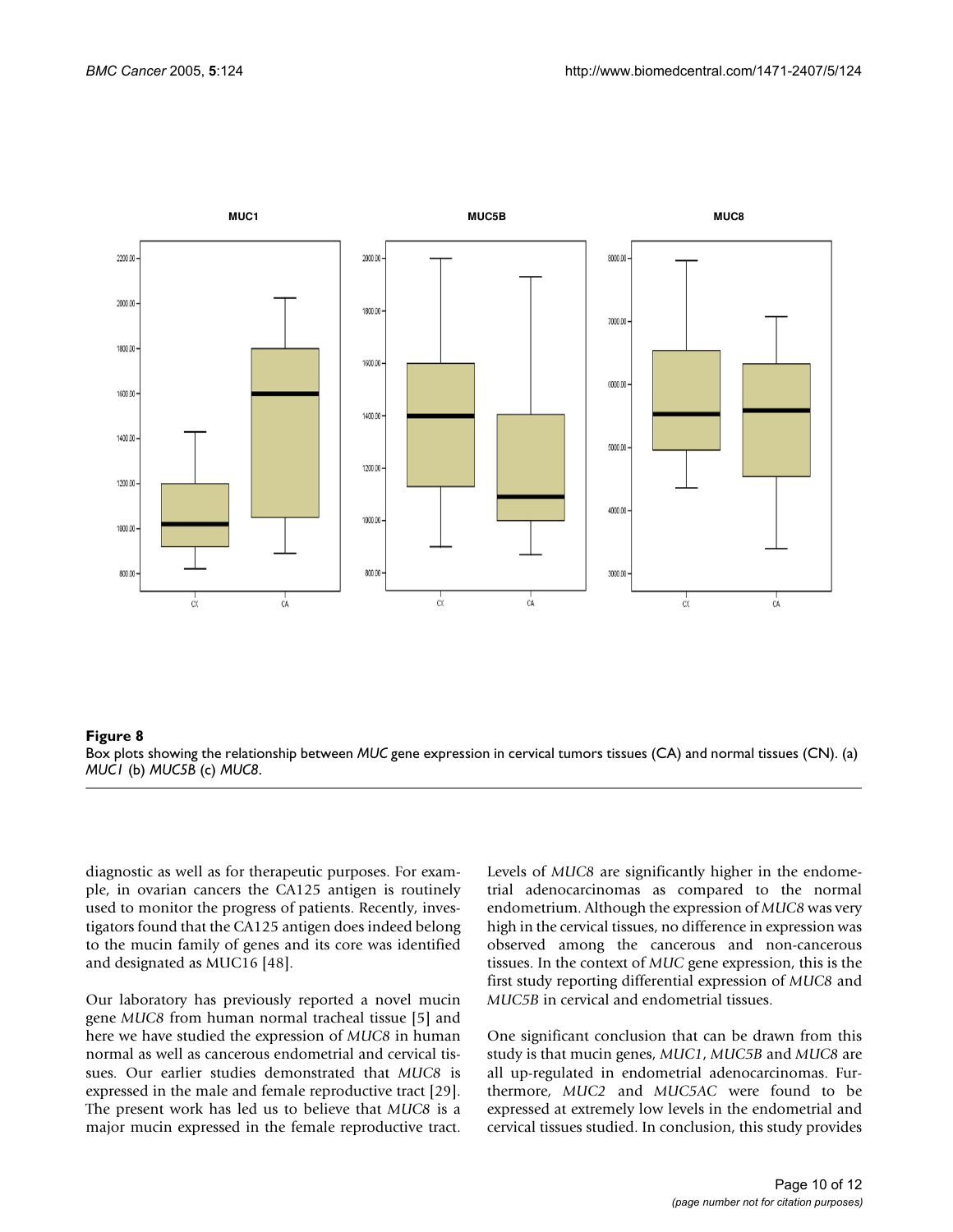significant information on mucin genes in the female reproductive tract and attempts to understand if there are disease-related changes that mucin genes may undergo in endometrial and cervical carcinomas.

# **Competing interests**

The author(s) declare that they have no competing interests.

# **Authors' contributions**

VH and GD carried out gene expression studies and performed statistical analysis. GPS conceived and coordinated the study.

# **Acknowledgements**

This work was supported, in part by NIH grant HL34012. All authors contributed equally towards this work. The authors thank Dr. Donald Harrison, College of Pharmacy, OUHSC, for his help in statistical analysis of the data.

# **References**

- 1. Rose MC: **[Mucins: structure, function, and role in pulmonary](http://www.ncbi.nlm.nih.gov/entrez/query.fcgi?cmd=Retrieve&db=PubMed&dopt=Abstract&list_uids=1415719) [diseases.](http://www.ncbi.nlm.nih.gov/entrez/query.fcgi?cmd=Retrieve&db=PubMed&dopt=Abstract&list_uids=1415719)** *Am J Physiol* 1992, **263:**L413-29.
- Gum JRJ: [Mucin genes and the proteins they encode: struc](http://www.ncbi.nlm.nih.gov/entrez/query.fcgi?cmd=Retrieve&db=PubMed&dopt=Abstract&list_uids=1449803)**[ture, diversity, and regulation.](http://www.ncbi.nlm.nih.gov/entrez/query.fcgi?cmd=Retrieve&db=PubMed&dopt=Abstract&list_uids=1449803)** *Am J Respir Cell Mol Biol* 1992, **7:**557-564.
- 3. Strous GJ, Dekker J: **[Mucin-type glycoproteins.](http://www.ncbi.nlm.nih.gov/entrez/query.fcgi?cmd=Retrieve&db=PubMed&dopt=Abstract&list_uids=1727693)** *Crit Rev Biochem Mol Biol* 1992, **27:**57-92.
- 4. Hareuveni M, Tsarfaty I, Zaretsky J, Kotkes P, Horev J, Zrihan S, Weiss M, Green S, Lathe R, Keydar I, *et al.*: **[A transcribed gene,](http://www.ncbi.nlm.nih.gov/entrez/query.fcgi?cmd=Retrieve&db=PubMed&dopt=Abstract&list_uids=2112460) containing a variable number of tandem repeats, codes for a [human epithelial tumor antigen. cDNA cloning, expression](http://www.ncbi.nlm.nih.gov/entrez/query.fcgi?cmd=Retrieve&db=PubMed&dopt=Abstract&list_uids=2112460) of the transfected gene and over-expression in breast cancer [tissue.](http://www.ncbi.nlm.nih.gov/entrez/query.fcgi?cmd=Retrieve&db=PubMed&dopt=Abstract&list_uids=2112460)** *Eur J Biochem* 1990, **189:**475-486.
- 5. Shankar V, Pichan P, Eddy RLJ, Tonk V, Nowak N, Sait SN, Shows TB, Schultz RE, Gotway G, Elkins RC, Gilmore MS, Sachdev GP: **[Chro](http://www.ncbi.nlm.nih.gov/entrez/query.fcgi?cmd=Retrieve&db=PubMed&dopt=Abstract&list_uids=9070607)mosomal localization of a human mucin gene (MUC8) and [cloning of the cDNA corresponding to the carboxy terminus.](http://www.ncbi.nlm.nih.gov/entrez/query.fcgi?cmd=Retrieve&db=PubMed&dopt=Abstract&list_uids=9070607)** *Am J Respir Cell Mol Biol* 1997, **16:**232-241.
- Ho SB, Shekels LL, Toribara NW, Kim YS, Lyftogt C, Cherwitz DL, Niehans GA: **[Mucin gene expression in normal, preneoplastic,](http://www.ncbi.nlm.nih.gov/entrez/query.fcgi?cmd=Retrieve&db=PubMed&dopt=Abstract&list_uids=7780985) [and neoplastic human gastric epithelium.](http://www.ncbi.nlm.nih.gov/entrez/query.fcgi?cmd=Retrieve&db=PubMed&dopt=Abstract&list_uids=7780985)** *Cancer Res* 1995, **55:**2681-2690.
- 7. Reis CA, David L, Nielsen PA, Clausen H, Mirgorodskaya K, Roepstorff P, Sobrinho-Simoes M: **[Immunohistochemical study of](http://www.ncbi.nlm.nih.gov/entrez/query.fcgi?cmd=Retrieve&db=PubMed&dopt=Abstract&list_uids=9036879) [MUC5AC expression in human gastric carcinomas using a](http://www.ncbi.nlm.nih.gov/entrez/query.fcgi?cmd=Retrieve&db=PubMed&dopt=Abstract&list_uids=9036879) [novel monoclonal antibody.](http://www.ncbi.nlm.nih.gov/entrez/query.fcgi?cmd=Retrieve&db=PubMed&dopt=Abstract&list_uids=9036879)** *Int J Cancer* 1997, **74:**112-121.
- 8. Reis CA, David L, Correa P, Carneiro F, de Bolos C, Garcia E, Mandel U, Clausen H, Sobrinho-Simoes M: **[Intestinal metaplasia of](http://www.ncbi.nlm.nih.gov/entrez/query.fcgi?cmd=Retrieve&db=PubMed&dopt=Abstract&list_uids=10070955) [human stomach displays distinct patterns of mucin \(MUC1,](http://www.ncbi.nlm.nih.gov/entrez/query.fcgi?cmd=Retrieve&db=PubMed&dopt=Abstract&list_uids=10070955) [MUC2, MUC5AC, and MUC6\) expression.](http://www.ncbi.nlm.nih.gov/entrez/query.fcgi?cmd=Retrieve&db=PubMed&dopt=Abstract&list_uids=10070955)** *Cancer Res* 1999, **59:**1003-1007.
- 9. Reis CA, David L, Carvalho F, Mandel U, de Bolos C, Mirgorodskaya E, Clausen H, Sobrinho-Simoes M: **[Immunohistochemical study](http://www.ncbi.nlm.nih.gov/entrez/query.fcgi?cmd=Retrieve&db=PubMed&dopt=Abstract&list_uids=10681391) of the expression of MUC6 mucin and co-expression of other [secreted mucins \(MUC5AC and MUC2\) in human gastric](http://www.ncbi.nlm.nih.gov/entrez/query.fcgi?cmd=Retrieve&db=PubMed&dopt=Abstract&list_uids=10681391) [carcinomas.](http://www.ncbi.nlm.nih.gov/entrez/query.fcgi?cmd=Retrieve&db=PubMed&dopt=Abstract&list_uids=10681391)** *J Histochem Cytochem* 2000, **48:**377-388.
- 10. Perrais M, Pigny P, Buisine MP, Porchet N, Aubert JP, Van Seuningen-Lempire I: **[Aberrant expression of human mucin gene MUC5B](http://www.ncbi.nlm.nih.gov/entrez/query.fcgi?cmd=Retrieve&db=PubMed&dopt=Abstract&list_uids=11278696) [in gastric carcinoma and cancer cells. Identification and reg](http://www.ncbi.nlm.nih.gov/entrez/query.fcgi?cmd=Retrieve&db=PubMed&dopt=Abstract&list_uids=11278696)[ulation of a distal promoter.](http://www.ncbi.nlm.nih.gov/entrez/query.fcgi?cmd=Retrieve&db=PubMed&dopt=Abstract&list_uids=11278696)** *J Biol Chem* 2001, **276:**15386-15396.
- 11. Lesuffleur T, Zweibaum A, Real FX: **[Mucins in normal and neo](http://www.ncbi.nlm.nih.gov/entrez/query.fcgi?cmd=Retrieve&db=PubMed&dopt=Abstract&list_uids=7865137)[plastic human gastrointestinal tissues.](http://www.ncbi.nlm.nih.gov/entrez/query.fcgi?cmd=Retrieve&db=PubMed&dopt=Abstract&list_uids=7865137)** *Crit Rev Oncol Hematol* 1994, **17:**153-180.
- 12. Aksoy N, Corfield AP, Sheehan JK: **[Preliminary study pointing](http://www.ncbi.nlm.nih.gov/entrez/query.fcgi?cmd=Retrieve&db=PubMed&dopt=Abstract&list_uids=10913513) [out a significant alteration in the biochemical composition of](http://www.ncbi.nlm.nih.gov/entrez/query.fcgi?cmd=Retrieve&db=PubMed&dopt=Abstract&list_uids=10913513) [MUC2 in colorectal mucinous carcinoma.](http://www.ncbi.nlm.nih.gov/entrez/query.fcgi?cmd=Retrieve&db=PubMed&dopt=Abstract&list_uids=10913513)** *Clin Biochem* 2000, **33:**167-173.
- 13. Williams SJ, McGuckin MA, Gotley DC, Eyre HJ, Sutherland GR, Antalis TM: **[Two novel mucin genes down-regulated in colorectal](http://www.ncbi.nlm.nih.gov/entrez/query.fcgi?cmd=Retrieve&db=PubMed&dopt=Abstract&list_uids=10463611) [cancer identified by differential display.](http://www.ncbi.nlm.nih.gov/entrez/query.fcgi?cmd=Retrieve&db=PubMed&dopt=Abstract&list_uids=10463611)** *Cancer Res* 1999, **59:**4083-4089.
- 14. Zrihan-Licht S, Vos HL, Baruch A, Elroy-Stein O, Sagiv D, Keydar I, Hilkens J, Wreschner DH: **[Characterization and molecular](http://www.ncbi.nlm.nih.gov/entrez/query.fcgi?cmd=Retrieve&db=PubMed&dopt=Abstract&list_uids=7925397) [cloning of a novel MUC1 protein, devoid of tandem repeats,](http://www.ncbi.nlm.nih.gov/entrez/query.fcgi?cmd=Retrieve&db=PubMed&dopt=Abstract&list_uids=7925397) [expressed in human breast cancer tissue.](http://www.ncbi.nlm.nih.gov/entrez/query.fcgi?cmd=Retrieve&db=PubMed&dopt=Abstract&list_uids=7925397)** *Eur J Biochem* 1994, **224:**787-795.
- 15. Chu JS, Chang KJ: **[Mucin expression in mucinous carcinoma](http://www.ncbi.nlm.nih.gov/entrez/query.fcgi?cmd=Retrieve&db=PubMed&dopt=Abstract&list_uids=10424790) [and other invasive carcinomas of the breast.](http://www.ncbi.nlm.nih.gov/entrez/query.fcgi?cmd=Retrieve&db=PubMed&dopt=Abstract&list_uids=10424790)** *Cancer Lett* 1999, **142:**121-127.
- 16. Mommers EC, Leonhart AM, von Mensdorff-Pouilly S, Schol DJ, Hilgers J, Meijer CJ, Baak JP, van Diest PJ: [Aberrant expression of](http://www.ncbi.nlm.nih.gov/entrez/query.fcgi?cmd=Retrieve&db=PubMed&dopt=Abstract&list_uids=10502721) **[MUC1 mucin in ductal hyperplasia and ductal carcinoma In](http://www.ncbi.nlm.nih.gov/entrez/query.fcgi?cmd=Retrieve&db=PubMed&dopt=Abstract&list_uids=10502721) [situ of the breast.](http://www.ncbi.nlm.nih.gov/entrez/query.fcgi?cmd=Retrieve&db=PubMed&dopt=Abstract&list_uids=10502721)** *Int J Cancer* 1999, **84:**466-469.
- 17. Guillem P, Billeret V, Buisine MP, Flejou JF, Lecomte-Houcke M, Degand P, Aubert JP, Triboulet JP, Porchet N: **[Mucin gene expres](http://www.ncbi.nlm.nih.gov/entrez/query.fcgi?cmd=Retrieve&db=PubMed&dopt=Abstract&list_uids=11093805)[sion and cell differentiation in human normal, premalignant](http://www.ncbi.nlm.nih.gov/entrez/query.fcgi?cmd=Retrieve&db=PubMed&dopt=Abstract&list_uids=11093805) [and malignant esophagus.](http://www.ncbi.nlm.nih.gov/entrez/query.fcgi?cmd=Retrieve&db=PubMed&dopt=Abstract&list_uids=11093805)** *Int J Cancer* 2000, **88:**856-861.
- Yonezawa S, Horinouchi M, Osako M, Kubo M, Takao S, Arimura Y, Nagata K, Tanaka S, Sakoda K, Aikou T, Sato E: **[Gene expression of](http://www.ncbi.nlm.nih.gov/entrez/query.fcgi?cmd=Retrieve&db=PubMed&dopt=Abstract&list_uids=10227724) [gastric type mucin \(MUC5AC\) in pancreatic tumors: its rela](http://www.ncbi.nlm.nih.gov/entrez/query.fcgi?cmd=Retrieve&db=PubMed&dopt=Abstract&list_uids=10227724)[tionship with the biological behavior of the tumor.](http://www.ncbi.nlm.nih.gov/entrez/query.fcgi?cmd=Retrieve&db=PubMed&dopt=Abstract&list_uids=10227724)** *Pathol Int* 1999, **49:**45-54.
- 19. Masaki Y, Oka M, Ogura Y, Ueno T, Nishihara K, Tangoku A, Takahashi M, Yamamoto M, Irimura T: **[Sialylated MUC1 mucin](http://www.ncbi.nlm.nih.gov/entrez/query.fcgi?cmd=Retrieve&db=PubMed&dopt=Abstract&list_uids=10521973) [expression in normal pancreas, benign pancreatic lesions,](http://www.ncbi.nlm.nih.gov/entrez/query.fcgi?cmd=Retrieve&db=PubMed&dopt=Abstract&list_uids=10521973) [and pancreatic ductal adenocarcinoma.](http://www.ncbi.nlm.nih.gov/entrez/query.fcgi?cmd=Retrieve&db=PubMed&dopt=Abstract&list_uids=10521973)** *Hepatogastroenterology* 1999, **46:**2240-2245.
- 20. Terris B, Dubois S, Buisine MP, Sauvanet A, Ruszniewski P, Aubert JP, Porchet N, Couvelard A, Degott C, Flejou JF: **[Mucin gene expres](http://www.ncbi.nlm.nih.gov/entrez/query.fcgi?cmd=Retrieve&db=PubMed&dopt=Abstract&list_uids=12210083)[sion in intraductal papillary-mucinous pancreatic tumours](http://www.ncbi.nlm.nih.gov/entrez/query.fcgi?cmd=Retrieve&db=PubMed&dopt=Abstract&list_uids=12210083) [and related lesions.](http://www.ncbi.nlm.nih.gov/entrez/query.fcgi?cmd=Retrieve&db=PubMed&dopt=Abstract&list_uids=12210083)** *J Pathol* 2002, **197:**632-637.
- 21. Ohgami A, Tsuda T, Osaki T, Mitsudomi T, Morimoto Y, Higashi T, Yasumoto K: **[MUC1 mucin mRNA expression in stage I lung](http://www.ncbi.nlm.nih.gov/entrez/query.fcgi?cmd=Retrieve&db=PubMed&dopt=Abstract&list_uids=10215233) [adenocarcinoma and its association with early recurrence.](http://www.ncbi.nlm.nih.gov/entrez/query.fcgi?cmd=Retrieve&db=PubMed&dopt=Abstract&list_uids=10215233)** *Ann Thorac Surg* 1999, **67:**810-814.
- 22. Sharma PM, Sarkar MG, Virmani AK, Gazdar AF, Sachdev GP: **[Evi](http://www.ncbi.nlm.nih.gov/entrez/query.fcgi?cmd=Retrieve&db=PubMed&dopt=Abstract&list_uids=10763814)dence of mucin secretion in human lung adenocarcinoma [cell lines NCIH650 and NCIH2077 and effect of select secre](http://www.ncbi.nlm.nih.gov/entrez/query.fcgi?cmd=Retrieve&db=PubMed&dopt=Abstract&list_uids=10763814)[tagogues on mucin secretion.](http://www.ncbi.nlm.nih.gov/entrez/query.fcgi?cmd=Retrieve&db=PubMed&dopt=Abstract&list_uids=10763814)** *Biosci Rep* 1999, **19:**473-483.
- 23. Yu CJ, Yang PC, Shew JY, Hong TM, Yang SC, Lee YC, Lee LN, Luh KT, Wu CW: **[Mucin mRNA expression in lung adenocarci](http://www.ncbi.nlm.nih.gov/entrez/query.fcgi?cmd=Retrieve&db=PubMed&dopt=Abstract&list_uids=8604237)[noma cell lines and tissues.](http://www.ncbi.nlm.nih.gov/entrez/query.fcgi?cmd=Retrieve&db=PubMed&dopt=Abstract&list_uids=8604237)** *Oncology* 1996, **53:**118-126.
- 24. Hough CD, Sherman-Baust CA, Pizer ES, Montz FJ, Im DD, Rosenshein NB, Cho KR, Riggins GJ, Morin PJ: **[Large-scale serial analysis](http://www.ncbi.nlm.nih.gov/entrez/query.fcgi?cmd=Retrieve&db=PubMed&dopt=Abstract&list_uids=11103784) [of gene expression reveals genes differentially expressed in](http://www.ncbi.nlm.nih.gov/entrez/query.fcgi?cmd=Retrieve&db=PubMed&dopt=Abstract&list_uids=11103784) [ovarian cancer.](http://www.ncbi.nlm.nih.gov/entrez/query.fcgi?cmd=Retrieve&db=PubMed&dopt=Abstract&list_uids=11103784)** *Cancer Res* 2000, **60:**6281-6287.
- 25. Feng H, Ghazizadeh M, Konishi H, Araki T: **[Expression of MUC1](http://www.ncbi.nlm.nih.gov/entrez/query.fcgi?cmd=Retrieve&db=PubMed&dopt=Abstract&list_uids=12578901) [and MUC2 mucin gene products in human ovarian](http://www.ncbi.nlm.nih.gov/entrez/query.fcgi?cmd=Retrieve&db=PubMed&dopt=Abstract&list_uids=12578901) [carcinomas.](http://www.ncbi.nlm.nih.gov/entrez/query.fcgi?cmd=Retrieve&db=PubMed&dopt=Abstract&list_uids=12578901)** *Jpn J Clin Oncol* 2002, **32:**525-529.
- 26. Gipson IK, Ho SB, Spurr-Michaud SJ, Tisdale AS, Zhan Q, Torlakovic E, Pudney J, Anderson DJ, Toribara NW, Hill JA: **[Mucin genes](http://www.ncbi.nlm.nih.gov/entrez/query.fcgi?cmd=Retrieve&db=PubMed&dopt=Abstract&list_uids=9096884) [expressed by human female reproductive tract epithelia.](http://www.ncbi.nlm.nih.gov/entrez/query.fcgi?cmd=Retrieve&db=PubMed&dopt=Abstract&list_uids=9096884)** *Biol Reprod* 1997, **56:**999-1011.
- 27. Audie JP, Tetaert D, Pigny P, Buisine MP, Janin A, Aubert JP, Porchet N, Boersma A: **[Mucin gene expression in the human](http://www.ncbi.nlm.nih.gov/entrez/query.fcgi?cmd=Retrieve&db=PubMed&dopt=Abstract&list_uids=7745080) [endocervix.](http://www.ncbi.nlm.nih.gov/entrez/query.fcgi?cmd=Retrieve&db=PubMed&dopt=Abstract&list_uids=7745080)** *Hum Reprod* 1995, **10:**98-102.
- 28. D'Cruz OJ, Wild RA, Medders DE, Padhye NV, Sachdev GP: **[Anti](http://www.ncbi.nlm.nih.gov/entrez/query.fcgi?cmd=Retrieve&db=PubMed&dopt=Abstract&list_uids=7694876)[genic similarities between respiratory and reproductive](http://www.ncbi.nlm.nih.gov/entrez/query.fcgi?cmd=Retrieve&db=PubMed&dopt=Abstract&list_uids=7694876) tract mucins: heterogeneity of mucin expression by human [endocervix and endometrium.](http://www.ncbi.nlm.nih.gov/entrez/query.fcgi?cmd=Retrieve&db=PubMed&dopt=Abstract&list_uids=7694876)** *Fertil Steril* 1993, **60:**1011-1019.
- 29. D'Cruz OJ, Dunn TS, Pichan P, Hass GGJ, Sachdev GP: **[Antigenic](http://www.ncbi.nlm.nih.gov/entrez/query.fcgi?cmd=Retrieve&db=PubMed&dopt=Abstract&list_uids=8690123) [cross-reactivity of human tracheal mucin with human sperm](http://www.ncbi.nlm.nih.gov/entrez/query.fcgi?cmd=Retrieve&db=PubMed&dopt=Abstract&list_uids=8690123) and trophoblasts correlates with the expression of mucin 8 gene messenger ribonucleic acid in reproductive tract [tissues.](http://www.ncbi.nlm.nih.gov/entrez/query.fcgi?cmd=Retrieve&db=PubMed&dopt=Abstract&list_uids=8690123)** *Fertil Steril* 1996, **66:**316-326.
- Gendler SJ, Lancaster CA, Taylor-Papadimitriou J, Duhig T, Peat N, Burchell J, Pemberton L, Lalani EN, Wilson D: **[Molecular cloning](http://www.ncbi.nlm.nih.gov/entrez/query.fcgi?cmd=Retrieve&db=PubMed&dopt=Abstract&list_uids=1697589) [and expression of human tumor-associated polymorphic epi](http://www.ncbi.nlm.nih.gov/entrez/query.fcgi?cmd=Retrieve&db=PubMed&dopt=Abstract&list_uids=1697589)[thelial mucin.](http://www.ncbi.nlm.nih.gov/entrez/query.fcgi?cmd=Retrieve&db=PubMed&dopt=Abstract&list_uids=1697589)** *J Biol Chem* 1990, **265:**15286-15293.
- 31. Gum JR, Byrd JC, Hicks JW, Toribara NW, Lamport DT, Kim YS: **[Molecular cloning of human intestinal mucin cDNAs.](http://www.ncbi.nlm.nih.gov/entrez/query.fcgi?cmd=Retrieve&db=PubMed&dopt=Abstract&list_uids=2703501) [Sequence analysis and evidence for genetic polymorphism.](http://www.ncbi.nlm.nih.gov/entrez/query.fcgi?cmd=Retrieve&db=PubMed&dopt=Abstract&list_uids=2703501)** *J Biol Chem* 1989, **264:**6480-6487.